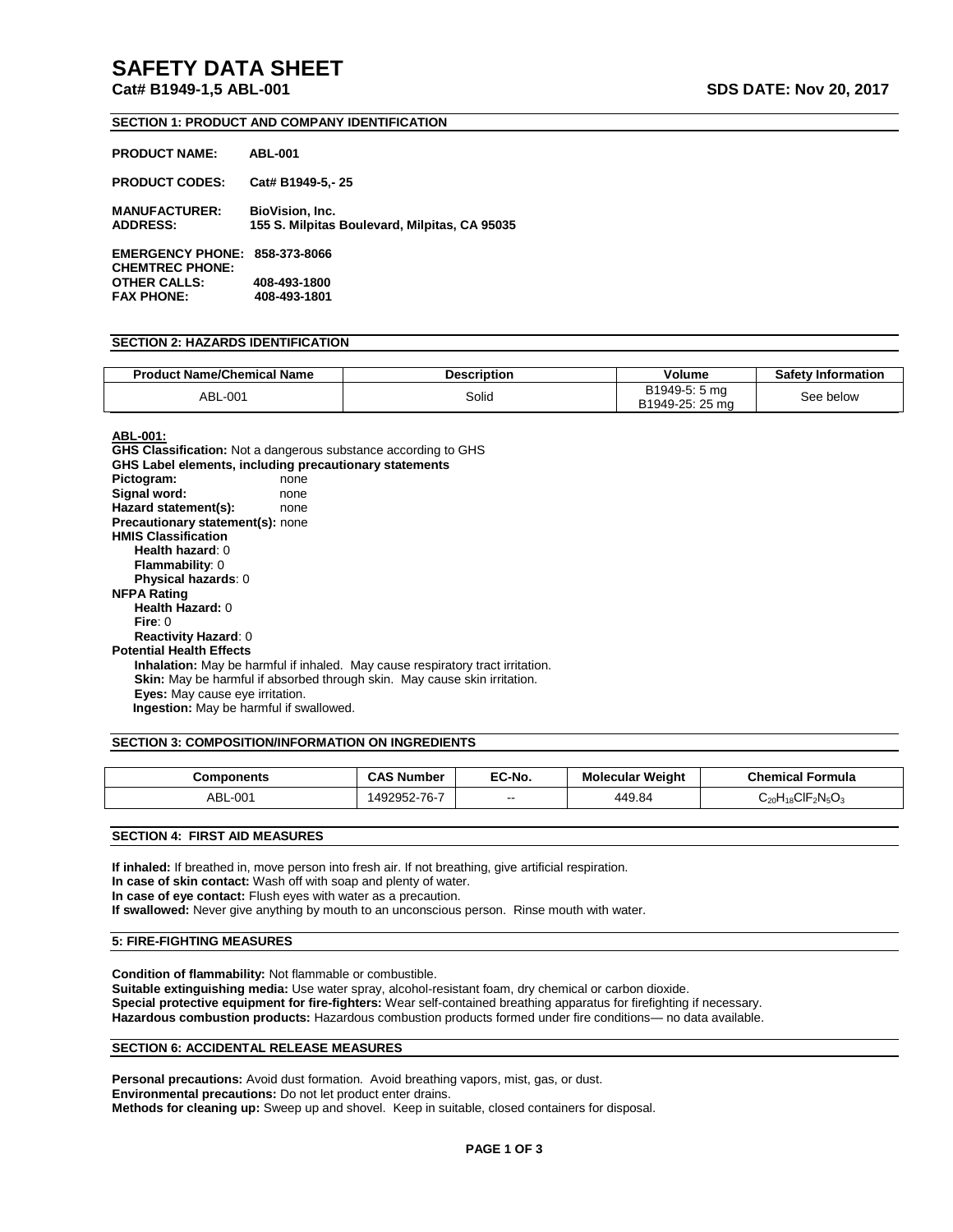# **Cat# B1949-1,5 ABL-001 SDS DATE: Nov 20, 2017**

**SECTION 7: HANDLING AND STORAGE**

#### **Precautions for safe handling**

Provide appropriate exhaust ventilation at places where dust is formed. **Conditions for safe storage** Keep container tightly closed in a dry and well-ventilated place. Recommended storage temperature: -20°C

#### **SECTION 8: EXPOSURE CONTROLS/PERSONAL PROTECTION**

Contains no substances with occupational exposure limit values.

## **Personal protective equipment**

#### **Respiratory protection**

Respiratory protection is not required. Where protection from nuisance levels of dusts are desired, use type N95 (US) or type P1 (EN 143) dust masks. Use respirators and components tested and approved under appropriate government standards such as NIOSH (US) or CEN (EU).

#### **Hand protection**

Handle with gloves. Gloves must be inspected prior to use. Use proper glove removal technique (without touching glove's outer surface) to avoid skin contact with this product. Dispose of contaminated gloves after use in accordance with applicable laws and good laboratory practices. Wash and dry hands.

#### **Eye protection**

Use equipment for eye protection tested and approved under appropriate government standards such as NIOSH (US) or EN 166 (EU).

#### **Skin and body protection**

Choose body protection in relation to its type, to the concentration and amount of dangerous substances, and to the specific workplace. The type of protective equipment must be selected according to the concentration and amount of the dangerous substance at the specific workplace.

#### **Hygiene measures**

General industrial hygiene practice.

#### **SECTION 9: PHYSICAL AND CHEMICAL PROPERTIES**

| <b>Property</b>            | <b>ABL-001</b>    |
|----------------------------|-------------------|
| Appearance:                | Crystalline solid |
| pH:                        | No data available |
| <b>Water Solubility:</b>   | No data available |
| Other Solubility:          | <b>DMSO</b>       |
| Specific Gravity (g/ml):   | No data available |
| Boiling Point (°C):        | No data available |
| Melting Point (°C):        | No data available |
| Flash Point (°C):          | No data available |
| Ignition Temperature (°C): | No data available |
| Density                    | No data available |

#### **SECTION 10: STABILITY AND REACTIVITY**

| <b>Property</b>                   | <b>ABL-001</b>                              |  |
|-----------------------------------|---------------------------------------------|--|
| <b>Chemical stability</b>         | Stable under recommended storage conditions |  |
| <b>Conditions to avoid:</b>       | No data available                           |  |
| <b>Materials to avoid:</b>        | Strong oxidizing agents                     |  |
| Hazardous decomposition products: | No data available                           |  |

#### **SECTION 11: TOXICOLOGICAL INFORMATION**

### **ABL-001:**

**Acute toxicity:** no data available **Skin corrosion/irritation:** no data available **Serious eye damage/eye irritation:** no data available **Respiratory or skin sensitization:** no data available **Germ cell mutagenicity:** no data available **Carcinogenicity:** IARC: No component of this product present at levels greater than or equal to 0.1% is identified as probable, possible or confirmed human carcinogen by IARC. ACGIH: No component of this product present at levels greater than or equal to 0.1% is identified as a carcinogen or potential carcinogen by ACGIH.

NTP: No component of this product present at levels greater than or equal to 0.1% is identified as a known or anticipated carcinogen by NTP.

OSHA: No component of this product present at levels greater than or equal to 0.1% is identified as a carcinogen or potential carcinogen by OSHA.